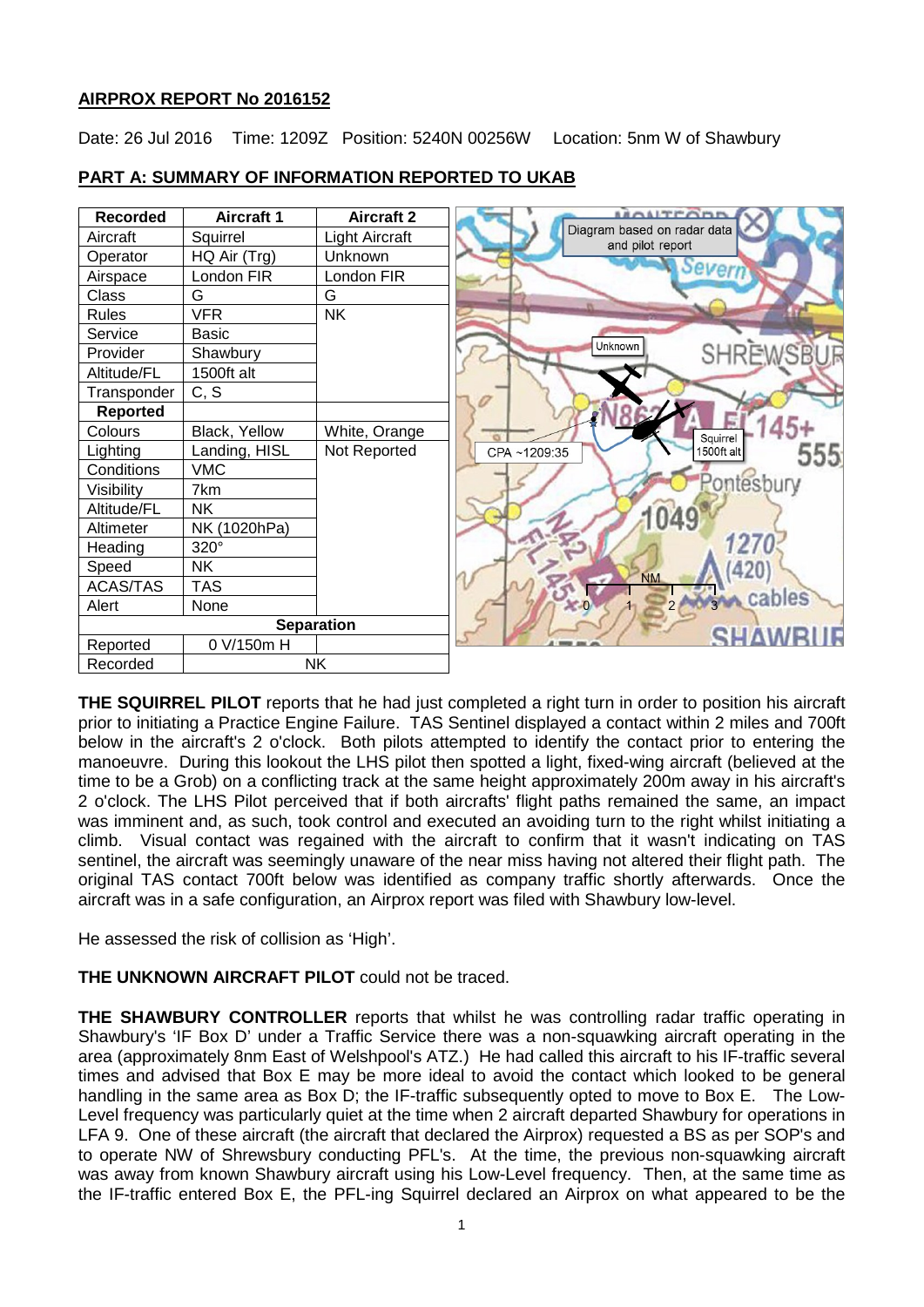same non-squawking traffic avoided earlier operating near Welshpool. The Squirrel pilot believed the aircraft to be a Grob at approximately 2000ft.

He perceived the severity of the incident as 'Medium'.

**THE SHAWBURY SUPERVISOR** reports that he did not witness the incident. When the station based aircraft was pointed out to him by the controller there were no other contacts in the vicinity. Shortly after, a primary return appeared approx. 3nm away which could have been the other aircraft. LARS had no traffic on frequency at the time.

#### **Factual Background**

The weather at Shawbury was recorded as follows:

METAR EGOS 261150Z 24013KT 9999 -SHRA SCT025 BKN065 18/12 Q1020 BLU NOSIG

#### **Analysis and Investigation**

### **Military ATM**

The tape transcripts between Shawbury Low Level and the Squirrel Helicopter show no relevant transmissions prior to the Airprox. Furthermore, the radar replay shows no primary contacts in the immediate vicinity in the 30 seconds preceding the time the Airprox was declared. A primary contact is visible approximately 2nm to the west of the Squirrel, 45 seconds before the Airprox is declared, but the contact disappears from radar.

The pilot reported completing a right-hand turn in order to position the aircraft prior to initiating a practice engine failure. TAS had indicated a contact prior to entering the manoeuvre and, whilst conducting lookout, the LHS pilot spotted a light fixed-wing aircraft on a conflicting track at the same height 200m away in the aircraft's 2 o'clock. The pilot reported the severity as medium.

The Shawbury Approach/Low-Level controller was working four frequencies and reported his workload as medium to low. Prior to the Airprox, the controller was working radar traffic operating under a Traffic Service in IF Box D and this came into confliction with a non-squawking aircraft in a similar location to the Airprox. The controller reported that the Low-Level frequency was quiet before 2 aircraft departed Shawbury for operation in LFA 9. The Squirrel requested a Basic Service as per SOPs and to operate to the NW of Shrewsbury conducting PFLs.

The Shawbury Low-Level position is established to monitor and log the movements within LFA 9, for which Shawbury is the control authority for the dedicated user area. Although the control position is a radar position, the aircraft that work the frequency are placed under a Basic Service and, on busy days, can be speaking with over 20 callsigns. Aircraft operating on the frequency depart using the Shawbury gate system and transpond using either a 7422 or 7421 squawk in order for ATC to apply height 'deeming' rules. Once away from Shawbury, this can make it difficult for a controller to maintain track identification with multiple aircraft utilising the same squawk code (7422 and/or 7421). As per CAP 774 under a Basic Service, the controller is not responsible for providing traffic information and the purpose of the Low Level position is to provide a tracking and logging function only. A radar service can be sought if required from the Lower Airspace Radar Controller. Radar coverage in certain areas around Shawbury is known to be poor, and the 300-350 radial between 7-15 miles from Shawbury is one of these known areas.

The prime barrier for the pilot in this Airprox was 'see and avoid'. The Squirrel Helicopter was under a Basic Service working on the Low-Level frequency and this would have limited the opportunity for the controller to pass traffic information. The unknown aircraft was not squawking and this led to the TAS on the Squirrel being ineffective in providing the pilots with greater situational awareness.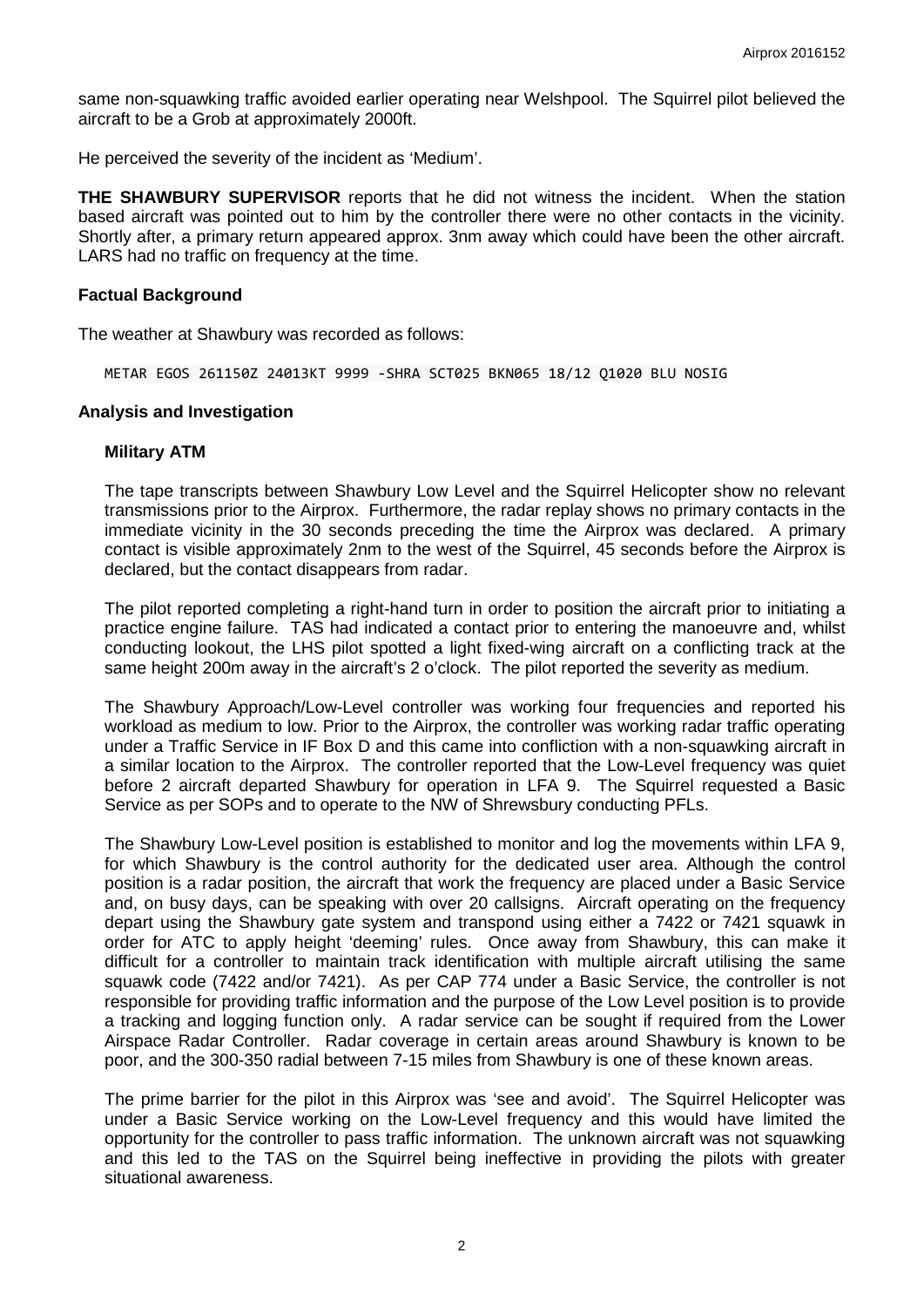## **UKAB Secretariat**

The Squirrel and light aircraft pilots shared an equal responsibility for collision avoidance and not to operate in such proximity to other aircraft as to create a collision hazard<sup>[1](#page-2-0)</sup>. If the incident geometry is considered as converging then the Squirrel pilot was required to give way to the light aircraft<sup>[2](#page-2-1)</sup>.

## **Comments**

## **HQ Air Command**

Having already been advised of conflicting, non-squawking traffic in his previous operating area, the Squirrel pilot had actively sought an area to conduct his flying exercise. Unfortunately the radar coverage at his altitude of operation did not allow a full, uninterrupted picture to the controllers and so they stood little chance of being able to warn the Squirrel pilot of the nonsquawking traffic (even under a Basic Service); indeed, the primary contact – if it was the Airprox aircraft – was not visible until after the Airprox was declared. Therefore, the only viable barrier to MAC in this instance was lookout, which the Squirrel crew employed to good effect having been warned by their TAS of a contact in that sector but not restricting their lookout purely to acquire that single contact (which wasn't the Airprox aircraft).

### **Summary**

An Airprox was reported when a Squirrel and a light aircraft flew into proximity at 1209 on Tuesday 26<sup>th</sup> July 2016. The Squirrel pilot was operating under VFR in VMC and in receipt of a Basic Service from Shawbury. The light aircraft could not be traced.

### **PART B: SUMMARY OF THE BOARD'S DISCUSSIONS**

Information available consisted of reports from the pilot of the Squirrel aircraft, transcripts of the relevant RT frequencies, radar photographs/video recordings, reports from the air traffic controllers involved and reports from the appropriate ATC and operating authorities.

Turning first to the actions of the Squirrel crew, the military member began the discussion by explaining that limitations of the TAS on the Squirrel (due to the positioning of the equipment aerials) can impact the notification time of conflicting aircraft. That being said, it appeared that the unknown aircraft was not squawking anyway and so would not have been displayed. Coupled with the known areas of poor radar coverage due to the local high-ground, this had limited some of the safety barriers; these limitations are all understood by the local crews, and the importance of good lookout is reinforced when operating in these conditions. The Board agreed that the Squirrel crew's lookout had been paramount in resolving the conflict, as demonstrated through their scan whilst searching for a different TAS notified contact.

Turning to the unknown light aircraft, members commented that, although it could not be positively determined if the light aircraft was transponding or not, in all likelihood it had not been and this highlighted another example where the use of this equipment would have enhanced the probability of ATC and aircraft electronic warning systems being alerted to their presence. The Board reiterated the point that SSR Modes A and C/Alt should always be selected on to aid the situational awareness of ATC and other aviators. GA members commented that, although they did not have a report from the light-aircraft pilot, it seemed from the Squirrel pilot's report that it was probable that he had not seen the Squirrel and therefore did not carry out any form of avoiding actions.

The Board then turned to the cause and risk of the Airprox. Although a late sighting by the Squirrel pilot, they agreed that his prompt avoiding actions had prevented this from becoming a more serious

l

<span id="page-2-0"></span><sup>1</sup> SERA.3205 Proximity.

<span id="page-2-1"></span><sup>2</sup> SERA.3210 Right-of-way (c)(2) Converging.